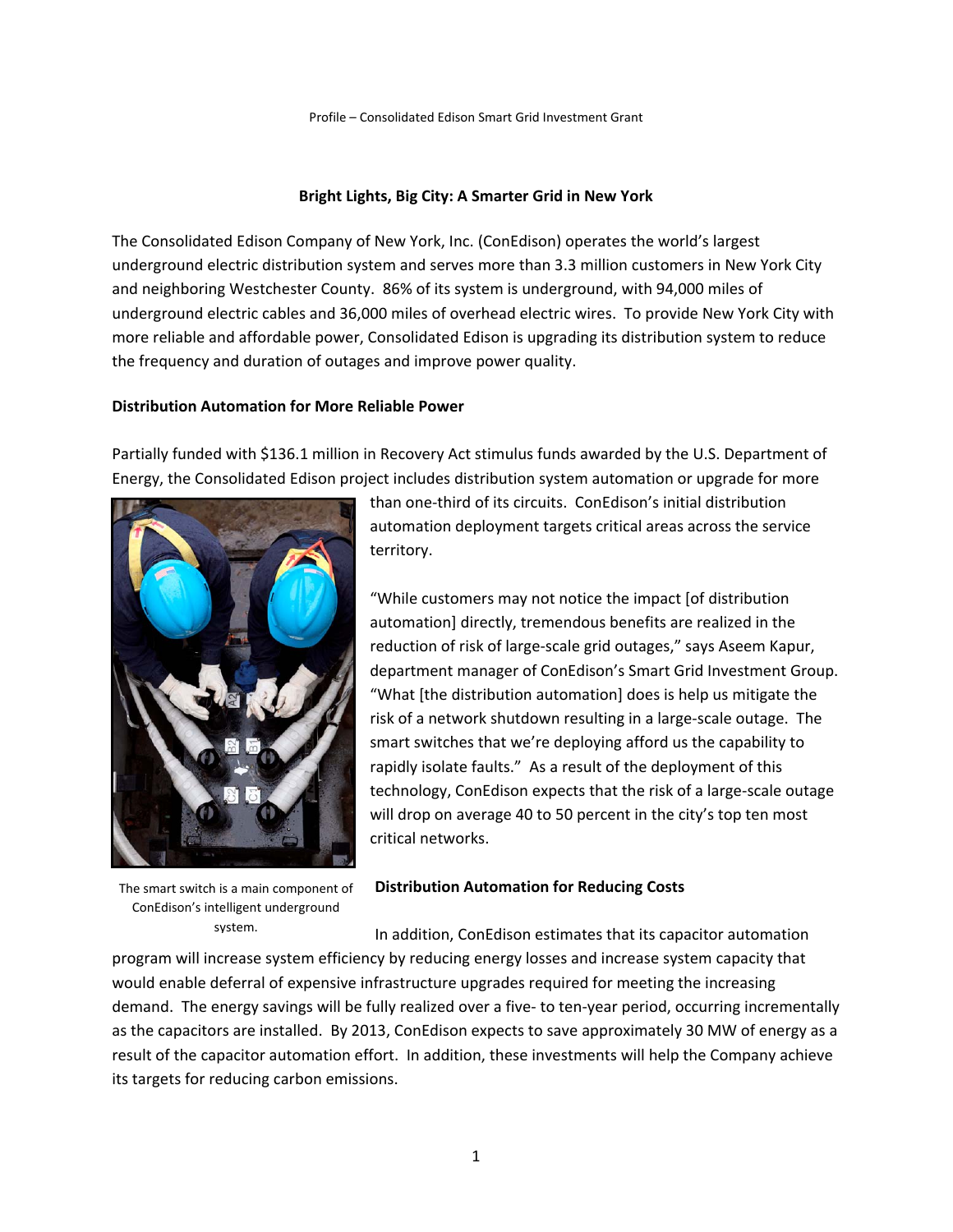### **Distribution Automation for the Long Haul**

Getting the entire system in place is a "heavy lift," says Kapur. "It is certainly a challenge to integrate all the equipment." Deploying, integrating, testing, launching, training, learning to understand the new streams of information and apply the results—all of these steps take time. While the new technologies have been proven in grid applications around the world, they have to withstand the harsh environments found under the streets of New York City—or other urban underground systems across the United

States. A utility would typically do this type of integration over a ten‐year planning cycle, but with the help of Recovery Act funds, ConEdison is planning to accomplish it in three years.

To ensure that the technology will function properly, ConEdison is performing significant testing upfront. One‐third of the ConEdison project's timeline is dedicated to testing, with two‐thirds spent on installation and operation. By the end of the project, ConEdison intends to demonstrate a tangible investment in infrastructure for customers, and quantify the savings. Transformer monitoring



An instructor at ConEdison's Learning Center examines an intelligent autoloop simulator

provides a good example. ConEdison is testing a system that enables real-time monitoring and control of underground transformers via two‐way wireless communication. ConEdison's Vault Data Acquisition System provides information on transformer loading, temperature, pressure, and oil level. The secure, two‐way radio communication between the vaults, where the transformers are located, and the control centers is accomplished via a wireless mesh network. This type of monitoring is very important, especially during summer peak periods, since real‐time data enable immediate dispatch to replace or repair a transformer prior to failure. The system will also help reduce operating costs and increase efficiency by performing mandatory switching remotely rather than switching manually with field crews.

ConEdison is already reaching out to power companies to share lessons learned. Thanks to the recent federal grants supporting smart grid upgrades, utilities nationwide are sharing information while deploying these new technologies simultaneously. Multiple organizations are riding the smart grid learning curve. Over the next three to four years, ConEdison expects to benefit greatly from comparing deployment techniques, trading benchmarks, uncovering new benefits, and collectively building a smarter national grid.